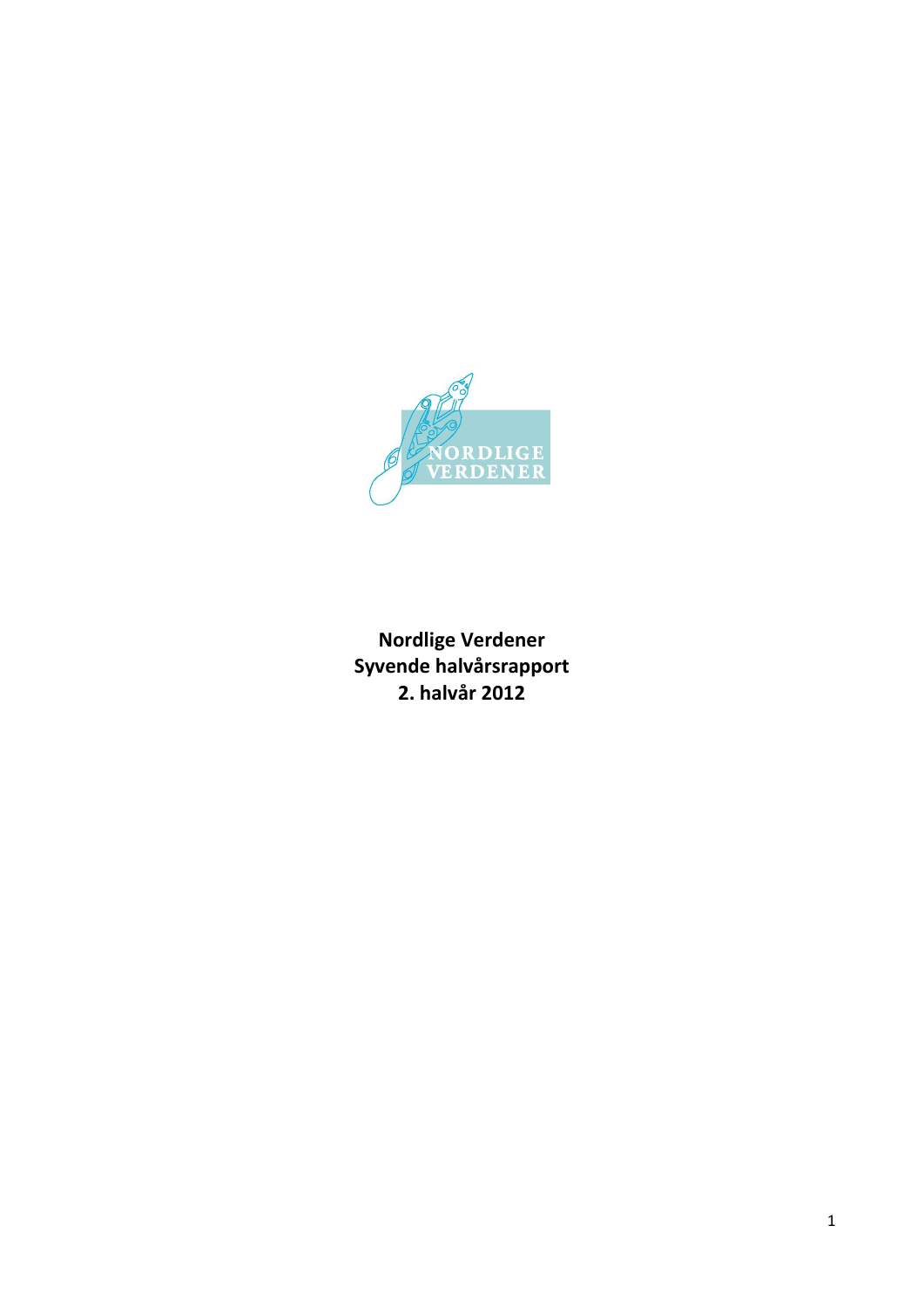# **Halvårsrapport for Nationalmuseets tværgående forskningssatsning Nordlige Verdener, 2. halvår 2012**

Nationalmuseets tværgående forskningssatsning Nordlige Verdener er med indeværende halvårsrapport nået hen mod afslutningen af sit forskningsforløb. De opnåede resultater blev præsenteret på en international konference ved årets slutning, og de fremlagte resultater vil blive udgivet på engelsk i en planlagt publikation. Året 2012's skriftlige produktion ses side 5-9 i rapporten, og side 9-12 vises i oversigtsform, hvad der også er sket og endnu er i vente.

Styregruppen bestod i 2. halvår 2012 af: Per Kristian Madsen (direktør og formand for styregruppen) Lene Floris (museumschef og forskningsansvarlig) Michael Andersen (Danmarks Middelalder og Renæssance) Poul Otto Nielsen (Danmarks Oldtid) Christian Sune Pedersen (Danmarks Nyere Tid og Etnografisk Samling) Mads Christian Christensen (Bevaringsafdelingen) Peter Henningsen (Frilandsmuseet)

Siden sidste halvårsrapport har der været afholdt styregruppemøde d. 7. december 2012 samt et frokostmøde d. 27. september 2012. På sidstnævnte præsenteredes resultater fra forskningssatsningens sidste feltarbejder, og der blev redegjort for indholdet i den kommende internationale konference.

# **International konference om Nordlige Verdener**

Der var 110 tilmeldte deltagere til konferencen, hvoraf 51 kom fra andre institutioner i Danmark, Grønland, Norge, Sverige, Polen, England, Skotland, Irland, Island, Canada og USA.

Konferencen havde følgende forløb og indhold:

| 28. november                                                             |
|--------------------------------------------------------------------------|
| Northern Worlds - Landscapes                                             |
| Registration                                                             |
| Opening talk by Per Kristian Madsen, director of the National Museum     |
| Keynote address                                                          |
| Professor Peter Emil Kaland, Department of Biology, University of Bergen |
| The Coastal Heathlands of Europe - farming history and management        |
| Session: Use and Traces (Chair Bjarne Grønnow)                           |
| - Ditlev L. Mahler, Danish Prehistory                                    |
| The Neolithic Components: Shetland Islands 4000-3000 BC                  |
| - Alison Sheridan, National Museums Scotland                             |
| Shetland's earliest farming communities, c. 3700-1500 BC: an overview    |
| Coffee/tea break                                                         |
| - Christian Koch Madsen, Danish Middle Ages and Renaissance              |
| Norse Settlement and Pastoral Farming in Vatnahverfi, South Greenland    |
| Discussion                                                               |
|                                                                          |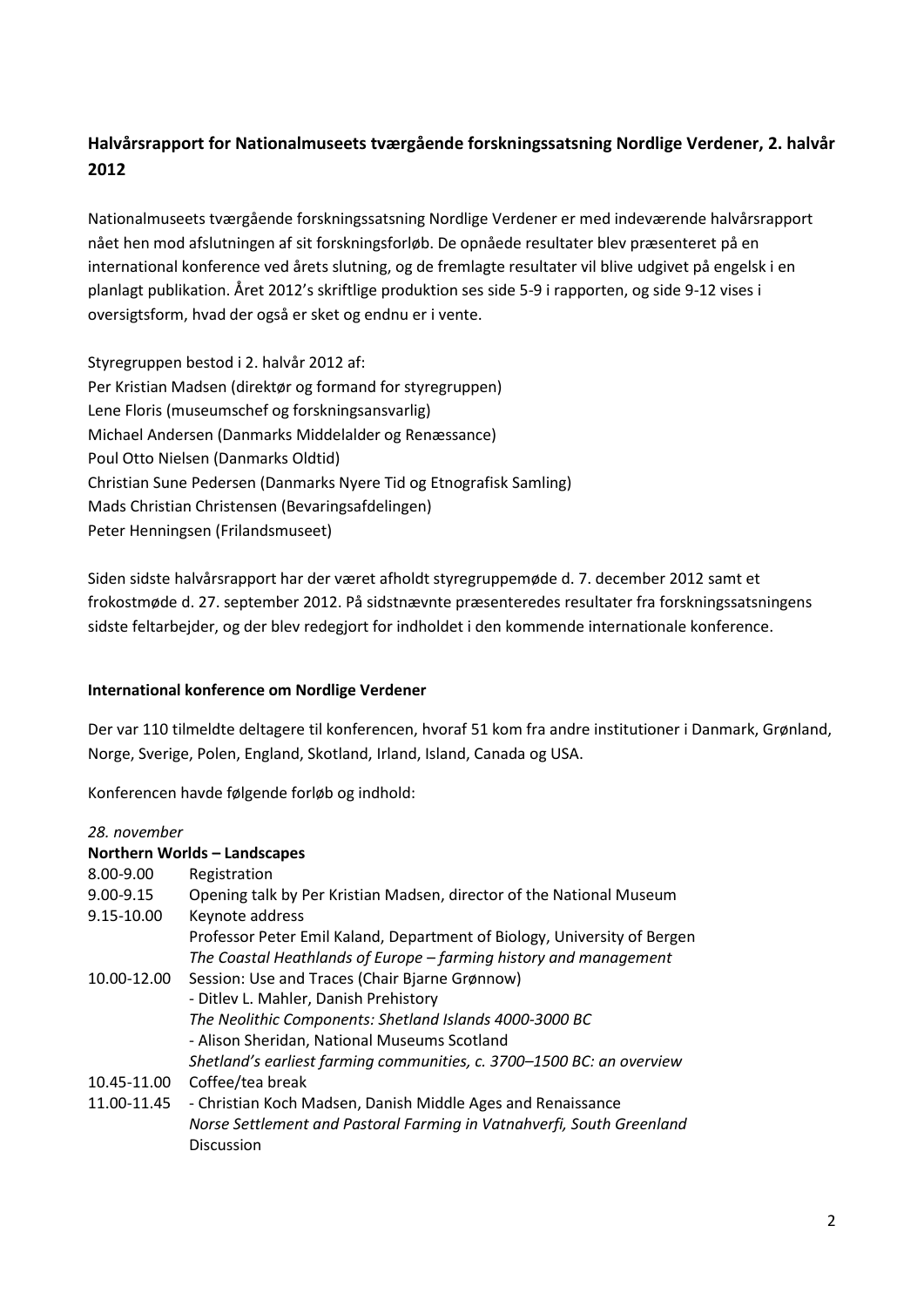# 11.45-13.15 Lunch

13.15-14.30 Session: Cosmos and Perception (Chair Peter A. Toft)

- Flemming Kaul, Danish Prehistory

*The northernmost rock carvings belonging to the Scandinavian Bronze Age tradition, Norway* - Lars Jørgensen, Danish Prehistory

*Norse religion, rites and ritual sites in Scandinavia in the 6th-11th century. A research project 2010-15*

- Ulla Odgaard, Ethnographic Collection

*Archaeology of the hunt – Hunting rights, hunting ethics and "waste"* Discussion

- 14.45-15.00 Coffee/tea break
- 15.00-16.45 Session: Environment and Change (Chair Henning Matthiesen)

- Morten Fischer Mortensen, Danish Prehistory, Unit of Environmental Archaeology *Colonizing the unknown: early man in Denmark and the environmental preconditions* - Kevin J. Edwards, Departments of Geography & Environment and Archaeology, School of Geosciences, University of Aberdeen

*Early farming, cereals and landscape impacts from northern Europe to the North Atlantic: conundrums*

- Noémie Boulanger-Lapointe, University of British Columbia

*Arctic willow population structure and dynamics in the High Arctic – insights from seven sites in Canada and Greenland*

- Richard Oram, Department of History, University of Stirling

*From 'Golden Age' to Depression: land, lordship and environmental change in the medieval Earldom of Orkney*

Discussion



Gæsteforelæserne Professor Peter Emil Kaland, Bergen, professor Charlotte Damm, Galway, og Christian Wichmann Matthiessen

#### *29. november*

#### **Northern Worlds – Interactions**

| 9.00-9.45 | Keynote address |
|-----------|-----------------|
|           |                 |

Professor Charlotte Damm, Department of Archaeology, National University of Ireland, Galway

*When people meet*

#### 9.45-10.45 Session: Networks and Communication (Chair Bjarne Grønnow) - Christina Folke Ax, Open Air Museum

*Good connections – Networks in the whaling and sealing community on Rømø in the 18th century*

- Anne Lisbeth Schmidt, Department of Conservation, Science

*Skin Clothing from the North – Results from the research*

- Peter Andreas Toft, Ethnographic Collection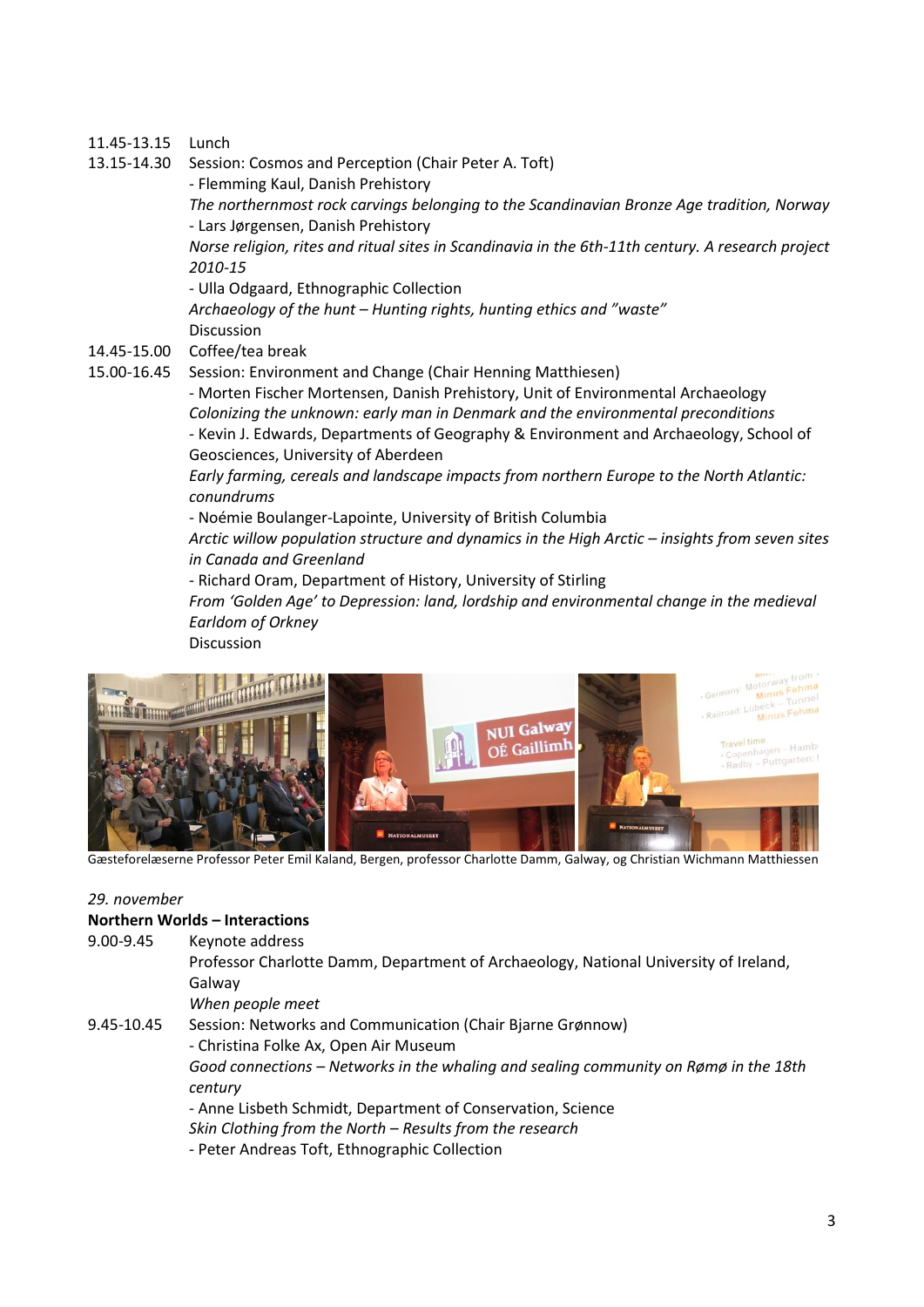*Small things forgotten – Inuit reception of European commodities in the Historic Thule Culture*

- 10.45-11.00 Coffee/tea break
- 11.00-11.45 Einar Østmo, Collection of National Antiquities, Museum of Cultural History, University of Oslo

*Shipbuilding and aristocratic splendour in the North, 2400 BC-1000 AD* Discussion

- 11.45-13.15 Lunch
- 13.15-15.00 Session: Objects and Exchange (Chair Peter Steen Henriksen) - Anne Pedersen, Danish Middle Ages and Renaissance *Skagerrak and Kattegat in the Viking Age – border and connecting link* - Helle Winge Horsnæs, Royal Collection of Coins and Medals *Gold imitations of Roman coins produced in European Barbaricum* - Gitte Tarnow Ingvardson, Royal Collection of Coins and Medals *Nørremølle – the largest Viking silver hoard of Bornholm* - Lisbeth Imer, Danish Middle Ages and Renaissance *Greenlandic runic inscriptions* Discussion
- 15.00-15.15 Coffee/tea break

15.15-16.30 Session: Preservation and Decay (Chair Morten Fischer Mortensen) - Martin Nordvig Mortensen, Department of Conservation, Science *Conservation and drying methods for archaeological materials modified for use in northern areas* - Jørgen Hollesen, National Museum of Denmark & Centre for Permafrost, Department of

> Geography and Geology, University of Copenhagen *Kitchen-middens and climate change – the preservation of permafrozen sites in a warm future*

Discussion



Ordstyrerne Peter Andreas Toft, Lisbeth Imer og Bjarne Grønnow

#### *30. november*

#### **Northern Worlds – Dynamics**

| Keynote address                                                                |
|--------------------------------------------------------------------------------|
| Professor Christian Wichmann Matthiessen, Department of Geography and Geology, |
| University of Copenhagen                                                       |
| Scandinavian Links: Regional development perspectives                          |
| Session: Continuity and Discontinuity (Chair Lisbeth Imer)                     |
| - Bjarne Grønnow, Ethnographic Collection                                      |
| Signatures in Stone                                                            |
| - Peter Steen Henriksen, Danish Prehistory, Unit of Environmental Archaeology  |
|                                                                                |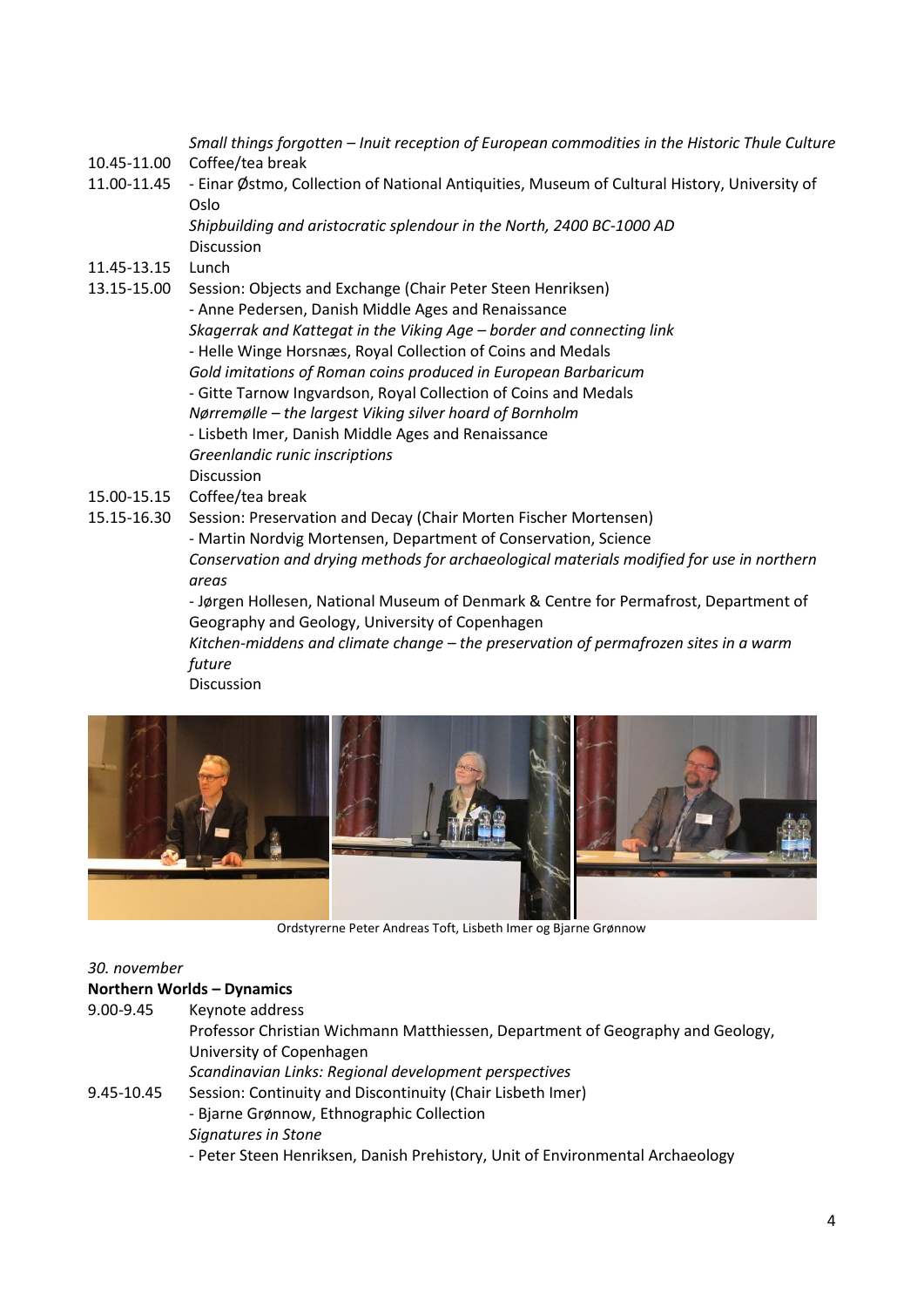|             | Norse Farming in Greenland: Agriculture on the edge<br><b>Discussion</b>                    |
|-------------|---------------------------------------------------------------------------------------------|
|             | 10.45-11.00 Coffee/tea break                                                                |
|             | 11.00-1145 Session: Mobility and Organization (Chair Peter Steen Henriksen)                 |
|             | - Einar Lund Jensen, Modern Danish History                                                  |
|             |                                                                                             |
|             | Settlements policy in a colonial context                                                    |
|             | - Jette Arneborg, Danish Middle Ages and Renaissance                                        |
|             | Subsistence and Settlement Patterns in Norse Greenland                                      |
| 11.45-13.15 | Lunch                                                                                       |
| 13.15-14.15 | Session: Mobility and Organization (cont.)                                                  |
|             | - Lasse Sørensen, Danish Prehistory                                                         |
|             | Farmers on the move The expansion of agrarian societies during the Neolithic and Bronze     |
|             | Age in Scandinavia                                                                          |
|             | - Christopher Prescott, Department of Archaeology, Conservation and History, University of  |
|             | Oslo                                                                                        |
|             | The transformation of third millennium north western Scandinavia                            |
|             | <b>Discussion</b>                                                                           |
| 14.15-14.30 | Coffee/tea break                                                                            |
| 14.30-15.30 | Session: Techniques and Environment (Chair Peter A. Toft)                                   |
|             | - Jens Fog Jensen, Ethnographic Collection                                                  |
|             | The battle of the Weather                                                                   |
|             | - Niels Bonde, Danish Prehistory, Unit of Environmental Archaeology                         |
|             | Timber houses in Greenland - diffusion and innovation                                       |
|             | <b>Discussion</b>                                                                           |
| 15.30-16.30 | General discussion - Northern Worlds in time and space: a narrative or a frame of reference |
|             | for research?                                                                               |
|             | Moderator – Ditley Mahler                                                                   |

Konferencens gæsteforelæsninger blev optaget på video, og materialet vil blive lagt ud på Nordlige Verdeners hjemmeside.

Der er truffet aftale med Museum Tusculanum Press, MTP, om udgivelse af konferencens præsentationer. MTP samarbejder med University of Chicago Press, som er global distributør for forlaget.

# **Fra forskningsprojekterne**

#### *Udgivelser i 2012:*

• The landscape and climate of the early Mesolithic hunters of Lundby Mose, southern Zealand. The end of the last glacial period and the Preborial warming. In: Gulløv, H.C., Toft, P.A. & Hansgaard, C.P. (eds.), Challenges and solutions. Nationalmuseet, s. 26-29 (Catherine Jessen (Morten Fischer Mortensen, projektejer)).

• Small trees from North East Greenland. In: Gulløv, H.C., Toft, P.A. & Hansgaard, C.P. (eds.), Challenges and solutions. Nationalmuseet, s. 30-35 (Claudia Baittinger).

• [The future preservation of a permanently frozen kitchen midden in Western Greenland.](http://forskning.natmus.dk/research/the_future_preservation_of_a_permanently_frozen_kitchen_midden_in_western_greenland(32172)/) In: Conservation and management of archaeological sites, Vol. 14, nr. 1-4, s. 159-168 (Henning Matthiesen et al.).

• [Comparison between oxygen concentrations and redox potentials measured at the rear of Nordre](http://forskning.natmus.dk/research/comparison_between_oxygen_concentrations_and_redox_potentials_measured_at_the_rear_of_nordre_bredsgaarden_at_bryggen_bergen_norway(32181)/)  [Bredsgaarden at Bryggen, Bergen, Norway.](http://forskning.natmus.dk/research/comparison_between_oxygen_concentrations_and_redox_potentials_measured_at_the_rear_of_nordre_bredsgaarden_at_bryggen_bergen_norway(32181)/) National Museum of Denmark, Department of Conservation, Nationalmuseet, Bevaringsafdelingen, 27 s. (Henning Matthiesen et al.).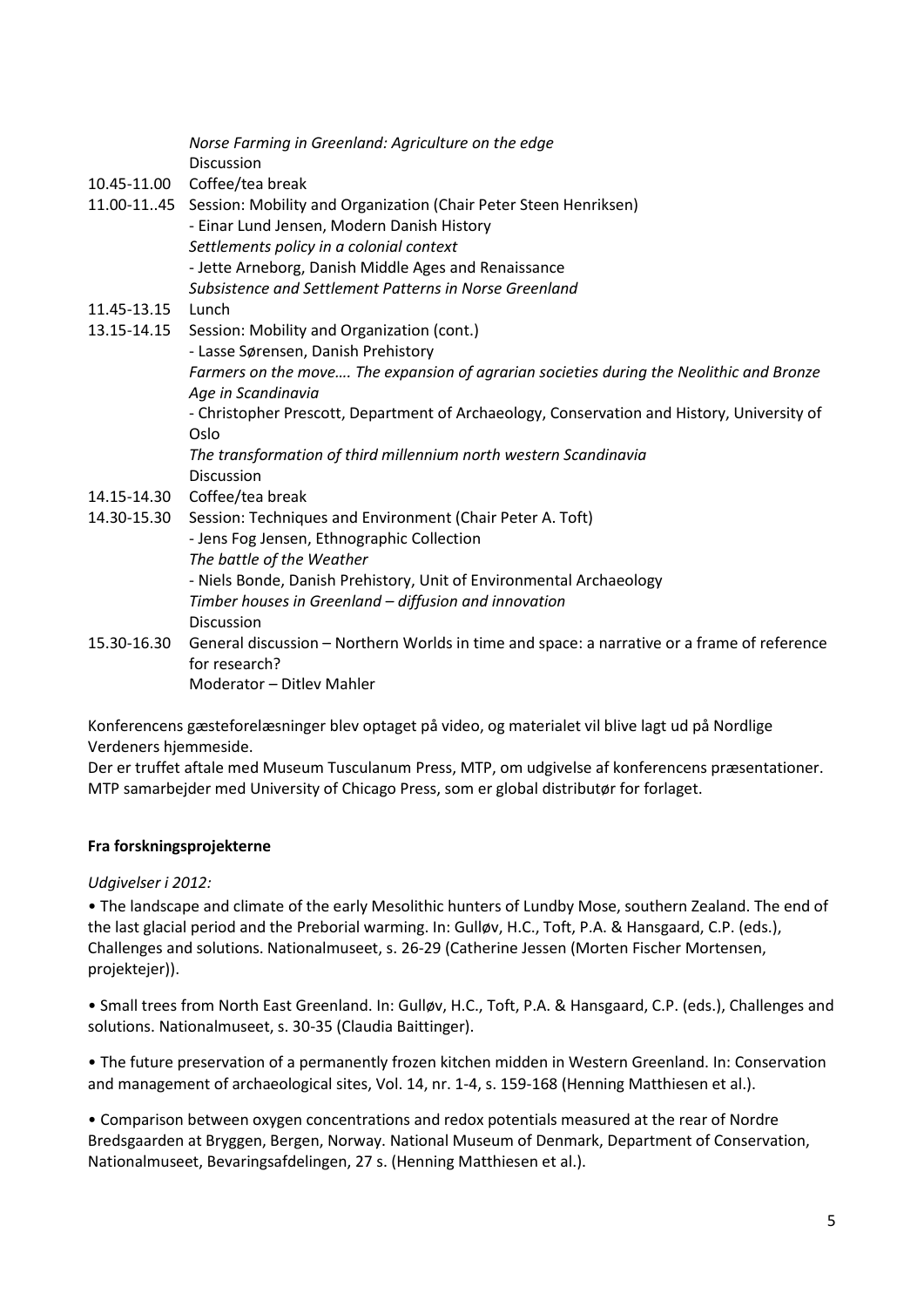• [Effects of infiltrating water into organic cultural layers.](http://forskning.natmus.dk/research/effects_of_infiltrating_water_into_organic_cultural_layers(32175)/) National Museum of Denmark, Department of Conservation, Nationalmuseet, Bevaringsafdelingen, 23 s. (Henning Mathiesen et al.).

• [Groundwater composition at Bryggen in Bergen: Temporal and spatial variation.](http://forskning.natmus.dk/research/groundwater_composition_at_bryggen_in_bergen_temporal_and_spatial_variation_september_2012(32177)/) National Museum of Denmark, Department of Conservation, Nationalmuseet, Bevaringsafdelingen, 40 s. (Henning Mathiesen et al.).

• Kitchen-middens and climate change - [what happens if permafrozen archaeological remains thaw?](http://forskning.natmus.dk/research/kitchenmiddens_and_climate_change_what_happens_if_permafrozen_archaeological_remains_thaw(32183)/) In: Gulløv, H.C., Toft, P.A. & Hansgaard, C.P. (eds.), Challenges and solutions. Nationalmuseet, s. 36-41 (Henning Mathiesen et al.).

• [Nydam Mose: in situ preservation at work.](http://forskning.natmus.dk/research/nydam_mose_in_situ_preservation_at_work(32166)/) In: Conservation and management of archaeological sites, vol. 14, nr. 1-4, s. 479-486 (Henning Mathiesen et al.).

• [Preservation conditions in unsaturated urban deposits: Results from continuous logging of oxygen, water](http://forskning.natmus.dk/research/preservation_conditions_in_unsaturated_urban_deposits_results_from_continuous_logging_of_oxygen_water_content_and_temperature_at_the_rear_of_nordre_bredsgaarden_bergen_in_the_period_october_2010_to_november_2011(32179)/)  [content and temperature at the rear of Nordre Bredsgården, Bergen in the period October 2010 to](http://forskning.natmus.dk/research/preservation_conditions_in_unsaturated_urban_deposits_results_from_continuous_logging_of_oxygen_water_content_and_temperature_at_the_rear_of_nordre_bredsgaarden_bergen_in_the_period_october_2010_to_november_2011(32179)/)  [November 2011.](http://forskning.natmus.dk/research/preservation_conditions_in_unsaturated_urban_deposits_results_from_continuous_logging_of_oxygen_water_content_and_temperature_at_the_rear_of_nordre_bredsgaarden_bergen_in_the_period_october_2010_to_november_2011(32179)/) National Museum of Denmark, Department of Conservation, Nationalmuseet, Bevaringsafdelingen, 29 s. (Henning Mathiesen et al.).

• Qajaa i Vestgrønland – [frossen fortid i en varm fremtid.](http://forskning.natmus.dk/research/qajaa_i_vestgroenland(31933)/) In: Nationalmuseets Arbejdsmark 2012, s. 30-43 (Henning Mathiesen et al.).

• [Quantification and visualisation of in situ degradation at the world heritage site Bryggen in Bergen,](http://forskning.natmus.dk/research/quantification_and_visualisation_of_in_situ_degradation_at_the_world_heritage_site_bryggen_in_bergen_norway(32168)/)  [Norway.](http://forskning.natmus.dk/research/quantification_and_visualisation_of_in_situ_degradation_at_the_world_heritage_site_bryggen_in_bergen_norway(32168)/) In: Conservation and management of archaeological sites, vol. 14, nr. 1-4, s. 215-227 (Henning Mathiesen et al.).

• [Reburial and Analysis of Archaeological Remains in the Marine Environemnt -](http://forskning.natmus.dk/research/reburial_and_analysis_of_archaeological_remains_in_the_marine_environemnt_investigations_in_the_effects_on_metals(32158)/) Investigations in the effects [on metals.](http://forskning.natmus.dk/research/reburial_and_analysis_of_archaeological_remains_in_the_marine_environemnt_investigations_in_the_effects_on_metals(32158)/) In: Conservation and management of archaeological sites, vol. 14, nr. 1-4, 2012. s. 35-47 (Henning Mathiesen et al.).

• Special Edition of *[Conservation and Management of Archaeological Sites](http://forskning.natmus.dk/research/special_edition_of_conservation_and_management_of_archaeological_sites(32154)/)*. : Preserving Archaeological Remains in situ. The 4<sup>th</sup> [International Conference on Preserving Archaeological Remains in situ \(PARIS4\) 23-](http://forskning.natmus.dk/research/special_edition_of_conservation_and_management_of_archaeological_sites(32154)/) 26<sup>th</sup> [May 2011, The National Museum of Denmark, Copenhagen. Volume 14, Numbers 1-4.](http://forskning.natmus.dk/research/special_edition_of_conservation_and_management_of_archaeological_sites(32154)/) [Gregory, David](http://forskning.natmus.dk/research/gregory_david_john(45)/) [John](http://forskning.natmus.dk/research/gregory_david_john(45)/) & [Matthiesen, Henning \(eds.\).](http://forskning.natmus.dk/research/matthiesen_henning(51)/) London, 486 s. (Henning Mathiesen et al.)

• Conservation and drying methods for archaeological materials modified for use in northern areas. In: Gulløv, H.C., Toft, P.A. & Hansgaard, C.P. (eds.), Challenges and solutions. Nationalmuseet, s. 42-45 (Martin Nordvig Mortensen et al.).

• Qajaa – [et glemt og genopdaget skatkammer fra Grønlands stenalder.](http://forskning.natmus.dk/research/qajaa_et_glemt_og_genopdaget_skatkammer_fra_groenlands_stenalder(31955)/) In: Tidsskriftet Grønland, vol. 3, s. 169-179 (Jens Fog Jensen).

• Qajaa i Vestgrønland – [frossen fortid i en varm fremtid.](http://forskning.natmus.dk/research/qajaa_i_vestgroenland(31933)/) In: Nationalmuseets Arbejdsmark, s. 30-43 (Jens Fog Jensen et al.).

• [The Weather War: The German operation 'Bassgeiger' on Shannon Island 1943/44.](http://forskning.natmus.dk/research/the_weather_war_the_german_operation_bassgeiger_on_shannon_island_194344(32058)/) In: Gulløv, H.C., Toft, P.A. & Hansgaard, C.P. (eds.), Challenges and solutions. Nationalmuseet, s. 46-54 (Jens Fog Jensen et al.).

• Depopulation of the Cape Farewell region. In: Gulløv, H.C., Toft, P.A. & Hansgaard, C.P. (eds.), Challenges and solutions. Nationalmuseet, s. 55-57 (Einar Lund Jensen).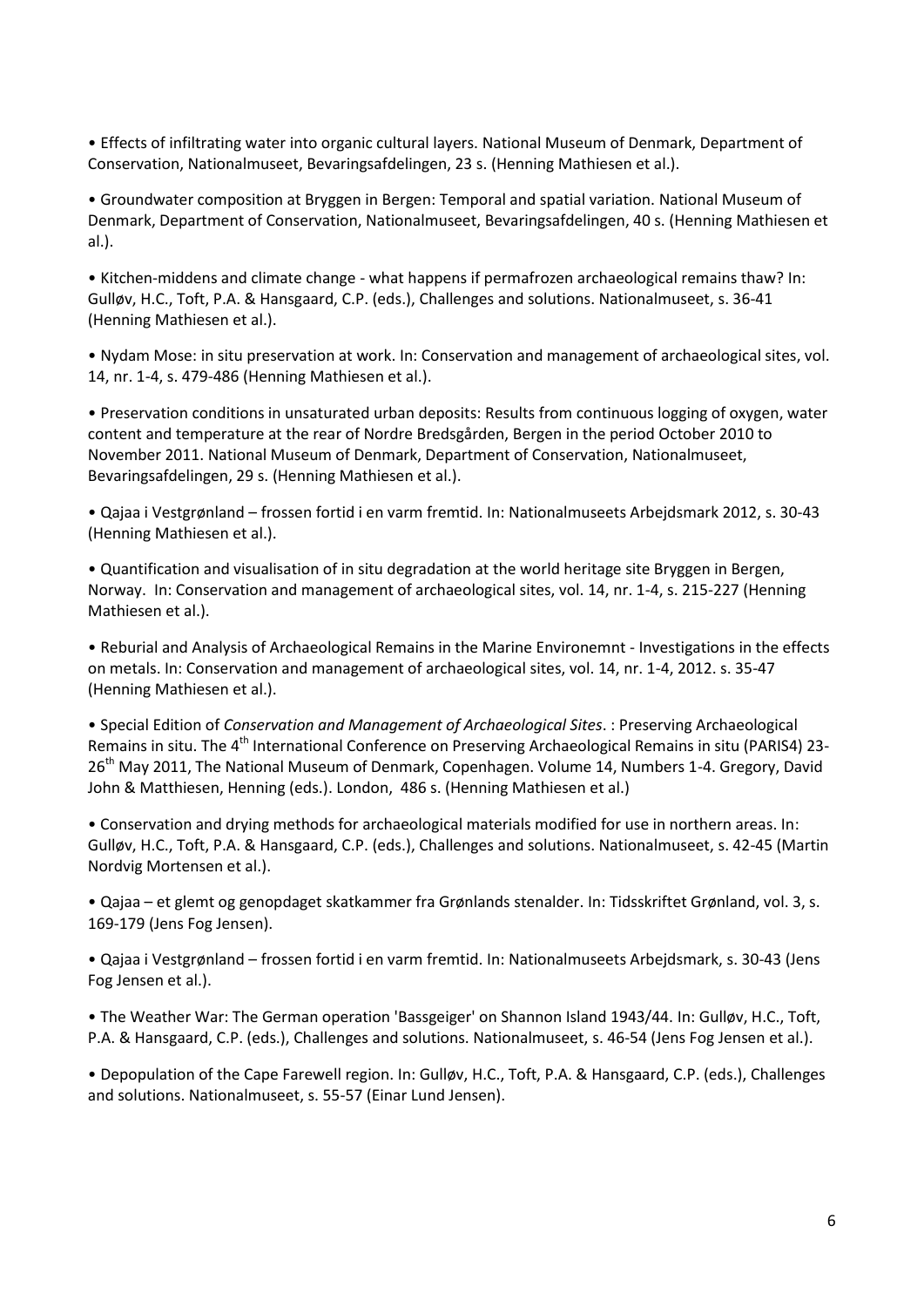• Review of *[Inuit and whalers on Baffin Island through German eyes. Wilhelm Weike's Arctic journal and](http://forskning.natmus.dk/research/review_of_inuit_and_whalers_on_baffin_island_through_german_eyes_wilhelm_weikes_arctic_journal_and_letters_188384_by_ludger_mullerwille_bernd_gieseking_translated_by_william_barr_2011_montreal_baraka_books(32007)/)  letters (1883-84)*[, by Ludger Müller-Wille & Bernd Gieseking, translated by William Barr \(2011\). Montreal:](http://forskning.natmus.dk/research/review_of_inuit_and_whalers_on_baffin_island_through_german_eyes_wilhelm_weikes_arctic_journal_and_letters_188384_by_ludger_mullerwille_bernd_gieseking_translated_by_william_barr_2011_montreal_baraka_books(32007)/)  [Baraka Books.](http://forskning.natmus.dk/research/review_of_inuit_and_whalers_on_baffin_island_through_german_eyes_wilhelm_weikes_arctic_journal_and_letters_188384_by_ludger_mullerwille_bernd_gieseking_translated_by_william_barr_2011_montreal_baraka_books(32007)/) In: Polar Research, vol. 2, nr. 31, 2 s. (Christina Folke Ax).

• The Whaler and the ostrich egg – [Introduction to a project on life on the North Frisian Islands and whaling](http://forskning.natmus.dk/research/the_whaler_and_the_ostrich_egg_introduction_to_a_project_on_life_on_the_north_frisian_islands_and_whaling_in_the_arctic_ocean(32005)/)  [in the Arctic Ocean.](http://forskning.natmus.dk/research/the_whaler_and_the_ostrich_egg_introduction_to_a_project_on_life_on_the_north_frisian_islands_and_whaling_in_the_arctic_ocean(32005)/) In: Gulløv, H.C., Toft, P.A. & Hansgaard, C.P. (eds.), Challenges and solutions. Nationalmuseet, s. 58-69 (Christina Folke Ax).

• Agricultural landscapes of Arctic Norway. In: Gulløv, H.C., Toft, P.A. & Hansgaard, C.P. (eds.), Challenges and solutions. Nationalmuseet, s. 72-86 (Flemming Kaul).

• Multi-period construction of megalithic tombs – and the megalithic tombs in Shetland. In: Mahler, D. (ed.), The Border of Farming and the Cultural Markers. Nationalmuseet, s. 100-121 (Flemming Kaul).

• Pioneering farmers cultivating new lands in the North. In: Gulløv, H.C., Toft, P.A. & Hansgaard, C.P. (eds.), Challenges and solutions. Nationalmuseet, s. 87-124 (Lasse Sørensen).

• Shetland – the Border of farming 4000-3000 B.C.E. In: Gulløv, H.C., Toft, P.A. & Hansgaard, C.P. (eds.), Challenges and solutions. Nationalmuseet, s. 125-136 (Ditlev Mahler).

• Pinhoulland – a multi period site from West Mainland, Shetland. In: Mahler, D. (ed.), The Border of Farming and the Cultural Markers. Nationalmuseet, s. 37-52 (Ditlev Mahler).

• Neolithic Shetland: Peopling an empty area 4000-3000 BC? In: Mahler, D. (ed.), The Border of Farming and the Cultural Markers. Nationalmuseet, s. 132-143 (Ditlev Mahler).

• [A First Isotopic Dietary Study of the Greenlandic Thule Culture.](http://forskning.natmus.dk/research/a_first_isotopic_dietary_study_of_the_greenlandic_thule_culture(31768)/) In: Journal of the North Atlantic, special vol. 3, s. 51-64 (Jette Arneborg et al.).

• [An Isotopic Analysis of the Diet of the Greenland Norse.](http://forskning.natmus.dk/research/an_isotopic_analysis_of_the_diet_of_the_greenland_norse(31772)/) In: Journal of the North Atlantic, special vol. 3, s. 93-118 (Jette Arneborg et al.).

• [At ordne min verden : Billeder af inuits og nordboernes mentale landskaber gennem 4500 år.](http://forskning.natmus.dk/research/at_ordne_min_verden(31685)/) In: Marita Akhøj Nielsen (ed.), Grønlands fascinationskraft : Fortællinger om polarforskningen. Et festskrift til Hendes Majestæt Dronning Margrethe II ved 40-års-regeringsjubilæet 2012. København, Det Kongelige Danske Videnskabernes Selskab, s. 68-83 (Jette Arneborg et al.).

• [Cultural adaptation, compounding vulnerabilities and conjunctures in Norse Greenland.](http://forskning.natmus.dk/research/cultural_adaptation_compounding_vulnerabilities_and_conjunctures_in_norse_greenland(31460)/) In: Proceedings of the National Academy of Sciences, vol. 109, nr. 10 (Jette Arneborg et al.).

• [Greenland climate change: from the past to the future.](http://forskning.natmus.dk/research/greenland_climate_change_from_the_past_to_the_future(31539)/) In: WIREs Clim Change, August 10, 2012 (Jette Arneborg et al.).

• [Greenland Isotope Project: Diet in Norse Greenland AD 1000 -](http://forskning.natmus.dk/research/greenland_isotope_project_diet_in_norse_greenland_ad_1000_ad_1450(31722)/) AD 1450. [Arneborg, J.,](http://forskning.natmus.dk/research/arneborg_pedersen_jette(69)/) Heinemeier, J. & Lynnerup, N. (eds.) In: Journal of the North Atlantic, special vol. 3, 135 s. (Jette Arneborg et al.).

• [Human Diet and Subsistence Patterns in Norse Greenland A.D. c.980-A.D. c.1450. Archaeological](http://forskning.natmus.dk/research/human_diet_and_subsistence_patterns_in_norse_greenland_ad_c980ad_c1450_archaeological_interpretations(31774)/)  [Interpretations.](http://forskning.natmus.dk/research/human_diet_and_subsistence_patterns_in_norse_greenland_ad_c980ad_c1450_archaeological_interpretations(31774)/) In: Journal of the North Atlantic, special vol. 3, s. 119-133 (Jette Arneborg et al.).

• [Isotopic Analyses of the Domestic Animals of Norse Greenland.](http://forskning.natmus.dk/research/isotopic_analyses_of_the_domestic_animals_of_norse_greenland(31770)/) In: Journal of the North Atlantic, special vol. 3, s. 77-92 (Jette Arneborg et al.).

• [Norse Greenland : Selected Papers from the Hvalsey Conference 2008.](http://forskning.natmus.dk/research/norse_greenland(31454)/) [Arneborg, J., N](http://forskning.natmus.dk/research/arneborg_pedersen_jette(69)/)yegaard, G. & Vésteinsson, O. (eds.). In: Journal of the North Atlantic, special vol. 3, 196 s. (Jette Arneborg et al.).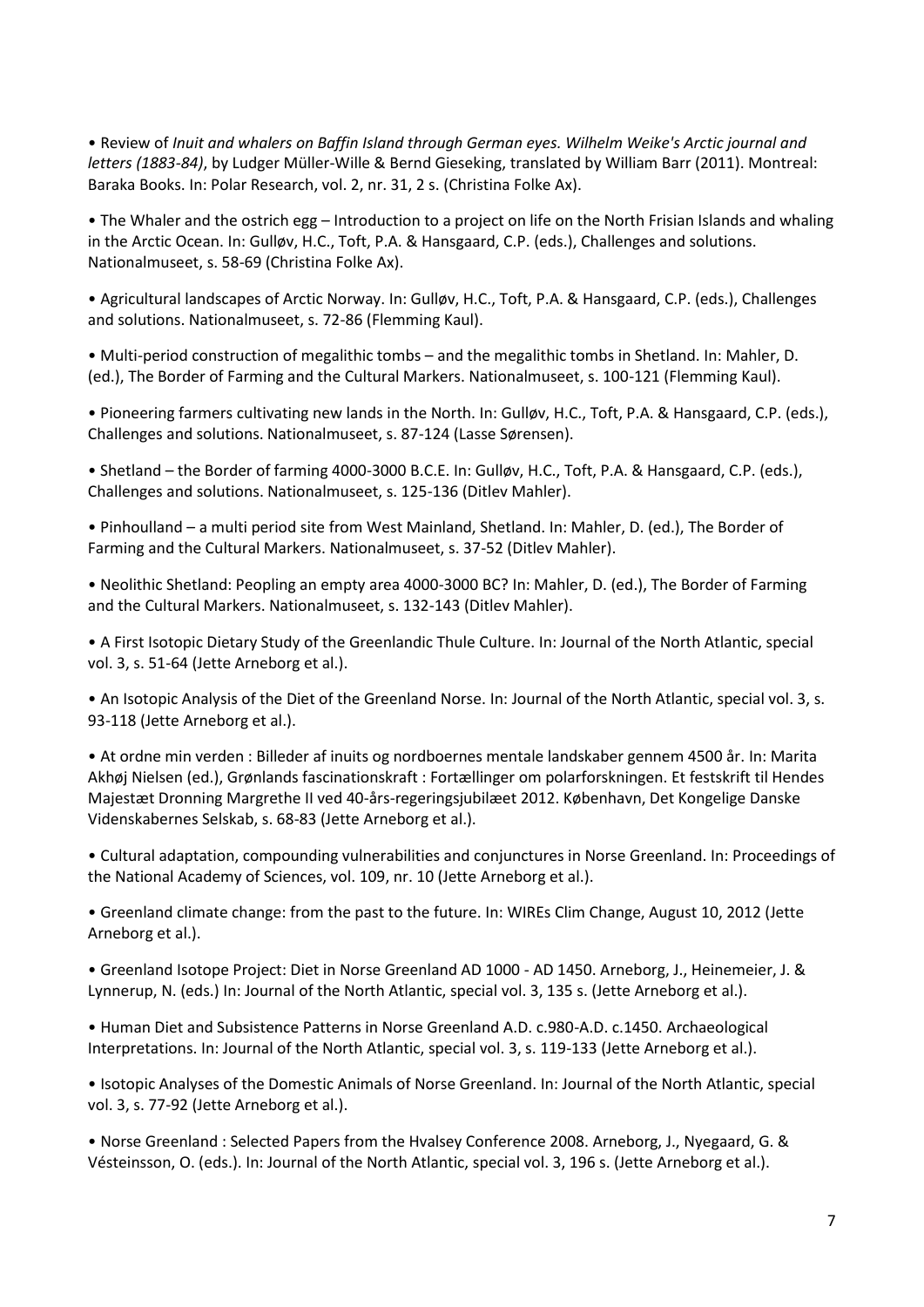• [Norse Greenland Dietary Economy ca. A.D. 980-A.D. 1450: Introduction.](http://forskning.natmus.dk/research/norse_greenland_dietary_economy_ca_ad_980_ad_1450(31726)/) In: Journal of the North Atlantic, special vol. 3, s. 1-39 (Jette Arneborg et al.).

• [Stable Carbon and Nitrogen Isotopic Measurements of the Wild Animals Hunted by the Norse and the](http://forskning.natmus.dk/research/stable_carbon_and_nitrogen_isotopic_measurements_of_the_wild_animals_hunted_by_the_norse_and_the_neoeskimo_people_in_greenland(31728)/)  [Neo-Eskimo People in Greenland.](http://forskning.natmus.dk/research/stable_carbon_and_nitrogen_isotopic_measurements_of_the_wild_animals_hunted_by_the_norse_and_the_neoeskimo_people_in_greenland(31728)/) In: Journal of the North Atlantic, special vol. 3, s. 40-50 (Jette Arneborg et al.).

• [The "dairy Farm" of the Hvalsey Fjord Farm.](http://forskning.natmus.dk/research/the_dairy_farm_of_the_hvalsey_fjord_farm(31453)/) In: Journal of the North Atlantic, Special vol. 2, s. 28-33 (Jette Arneborg et al.).

• Pastures Found … Farming in Greenland (re)introduced. In: Gulløv, H.C., Toft, P.A. & Hansgaard, C.P. (eds.), Challenges and solutions. Nationalmuseet, s. 142-166 (Christian Koch Madsen).

• Agriculture on the edge. The first finds of cereals in Norse Greenland. In: Gulløv, H.C., Toft, P.A. & Hansgaard, C.P. (eds.), Challenges and solutions. Nationalmuseet, s. 174-177 (Peter Steen Henriksen).

• A common sea – the Skagerrak and the Kattegat in the Viking Age. In: Gulløv, H.C., Toft, P.A. & Hansgaard, C.P. (eds.), Challenges and solutions. Nationalmuseet, s. 180-186 (Anne Pedersen).

• Networks in the North – foreign artefacts in the hands of the Vikings. In: Gulløv, H.C., Toft, P.A. & Hansgaard, C.P. (eds.), Challenges and solutions. Nationalmuseet, s. 187-191 (Maria Panum Baastrup).

• Nørremølle – the largest Viking silver hoard of Bornholm. In: Gulløv, H.C., Toft, P.A. & Hansgaard, C.P. (eds.), Challenges and solutions. Nationalmuseet, s. 192-199 (Gitte Tarnow Ingvardson).

• Greenlandic runic inscriptions. In: Gulløv, H.C., Toft, P.A. & Hansgaard, C.P. (eds.), Challenges and solutions. Nationalmuseet, s. 200-204 (Lisbeth Imer).

• [Ave Maria : Religiøs brug af runer i middelalderens Grønland.](http://forskning.natmus.dk/research/ave_maria(32027)/) In: Nationalmuseets Arbejdsmark 2012, s. 60-71 (Lisbeth Imer).

• Skin Clothing from the North. In: Gulløv, H.C., Toft, P.A. & Hansgaard, C.P. (eds.), Challenges and solutions. Nationalmuseet, s. 205-208 (Lisbeth Schmidt).

• [Analysis of Traditional Historical Clothing: Automated Production of a two-dimensional Pattern.](http://forskning.natmus.dk/research/analysis_of_traditional_historical_clothing_automated_production_of_a_twodimensional_pattern(31550)/) In: Archaeometry 2012 (Lisbeth Schmidt).

• [Future pest status of an insect pest in museums,](http://forskning.natmus.dk/research/future_pest_status_of_an_insect_pest_in_museums_attagenus_smirnovi_distribution_and_consumption_in_relation_to_climate_change(31381)/) *Attagenus smirnovi*: Distribution and consumption in [relation to climate change.](http://forskning.natmus.dk/research/future_pest_status_of_an_insect_pest_in_museums_attagenus_smirnovi_distribution_and_consumption_in_relation_to_climate_change(31381)/) In: Journal of Cultural Heritage, vol. 13, s. 22-27 (Lisbeth Schmidt et al.).

• Challenges of cultural and colonial encounters – European commodities in the Historical Thule Culture. In: Gulløv, H.C., Toft, P.A. & Hansgaard, C.P. (eds.), Challenges and solutions. Nationalmuseet, s. 209-227 (Peter Andreas Toft).

• [Minimally destructive DNA extraction from archaeological artefacts made from whale baleen.](http://forskning.natmus.dk/research/minimally_destructive_dna_extraction_from_archaeological_artefacts_made_from_whale_baleen(31681)/) In: Journal of Archaeological Science, vol. 39, nr. 12, s. 3750-3753 (Peter Andreas Toft et al.).

• Timber houses in Greenland – diffusion and innovation. In: Gulløv, H.C., Toft, P.A. & Hansgaard, C.P. (eds.), Challenges and solutions. Nationalmuseet, s. 228-230 (Niels Bonde et al.).

• Pre-Christian Cult Sites – archaeological investigations. In: Gulløv, H.C., Toft, P.A. & Hansgaard, C.P. (eds.), Challenges and solutions. Nationalmuseet, s. 261-268 (Josefine Franck Bican et al. (Lars Jørgensen, projektejer)).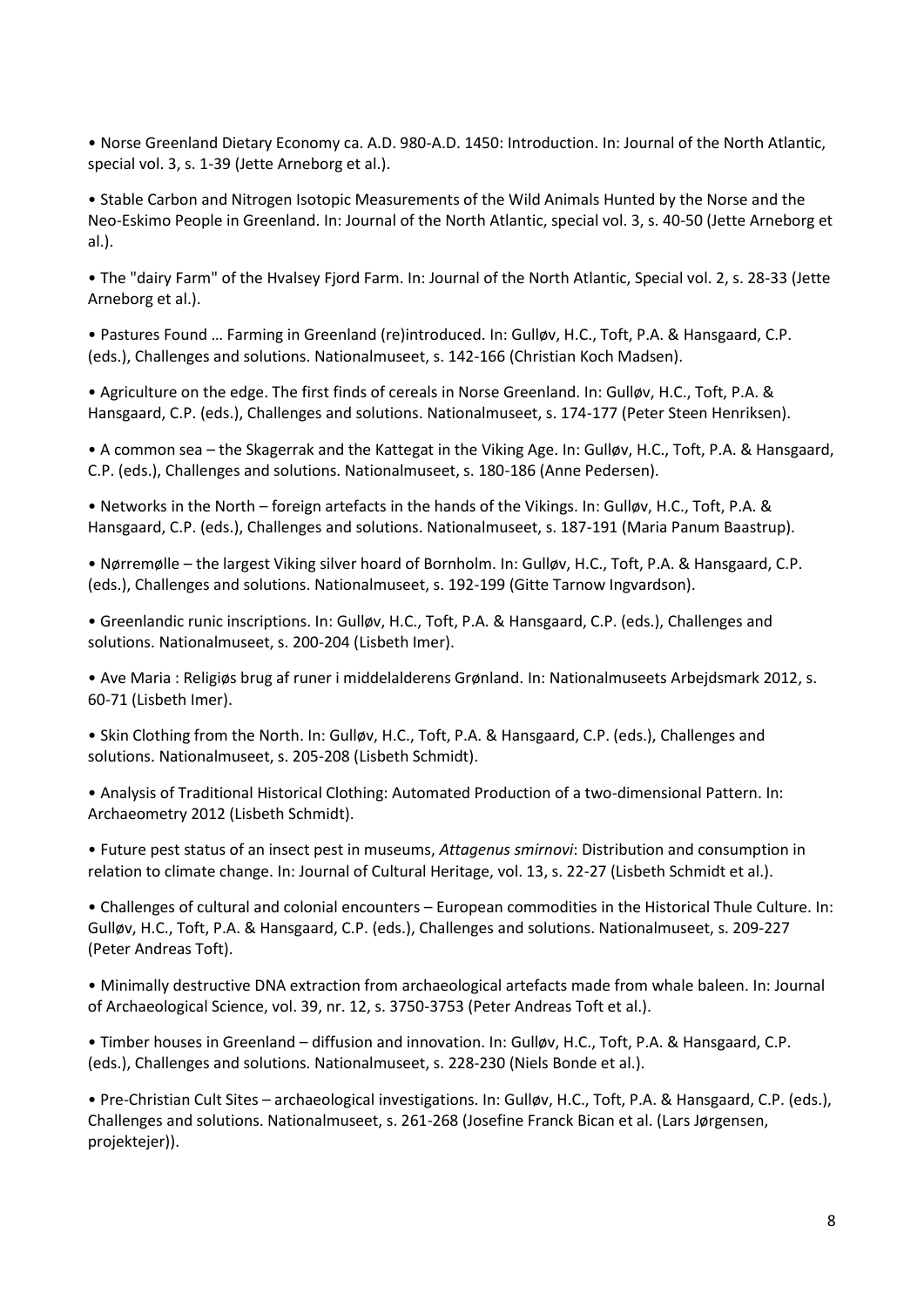• [At ordne min verden : Billeder af inuits og nordboernes mentale landskaber gennem 4500 år.](http://forskning.natmus.dk/research/at_ordne_min_verden(31685)/) In: Marita Akhøj Nielsen (ed.), Grønlands fascinationskraft : Fortællinger om polarforskningen. Et festskrift til Hendes Majestæt Dronning Margrethe II ved 40-års-regeringsjubilæet 2012. København, Det Kongelige Danske Videnskabernes Selskab, s. 68-83 (Bjarne Grønnow et al.).

• [Minimally destructive DNA extraction from archaeological artefacts made from whale baleen.](http://forskning.natmus.dk/research/minimally_destructive_dna_extraction_from_archaeological_artefacts_made_from_whale_baleen(31681)/) In: Journal of Archaeological Science, vol. 39, nr. 12, s. 3750-3753 (Bjarne Grønnow et al.).

• Tunit and the birds – echoes of another world. In: Gulløv, H.C., Toft, P.A. & Hansgaard, C.P. (eds.), Challenges and solutions. Nationalmuseet, s. 231-246 (Martin Appelt et al. (Bjarne Grønnow, projektejer)).

• Memory of a myth – a unique Late Dorset ritual structure. In: Gulløv, H.C., Toft, P.A. & Hansgaard, C.P. (eds.), Challenges and solutions. Nationalmuseet, s. 247-260 (Ulla Odgaard (Bjarne Grønnow, projektejer)).

## **Status 2009-2012**

Indeværende rapport gør status over forskningsformidlingen 2009-2012. Formidling af delprojekterne har fundet sted som offentlige forelæsninger, som indlæg på nationale og internationale konferencer, og som artikler i danske og udenlandske publikationer.

Nordlige Verdener er i perioden præsenteret gennem 143 foredrag, 96 forskningsformidlende artikler og 80 fagfællebedømte artikler.

Formidlingen har også fundet sted i dagspressen, hvor museets nyansatte presseansvarlige har spillet en betydelig rolle; og ikke mindst har videnskabsformidlingsplatformen videnskab.dk haft stor betydning for udbredelsen af forskningsresultaterne til det øvrige Europa og til Nordamerika.

I 2012 modtog *Bjarne Grønnow* den arkæologiske *Erik Westerby Pris*, og *Einar Lund Jensen* blev i 2012 sammen med *Kristine Raahauge*, Nanortalik Museum, og *H. C. Gulløv*, Nationalmuseet, de første modtagere af Kulturministeriets Forskningspris, *Julius Bomholt Prisen*.

#### *Forskningssøjle A*

#### *Klimaændringer og samfund: Når klimagrænser flytter sig*

• Sen-istidens Danmark: Mennesker og naturmiljø, v/ Morten Fischer Mortensen m.fl. (Danmarks Oldtid-Naturvidenskab)

 (3 foredrag, 2 forskningsformidlende artikler og 2 fagfællebedømte artikler). Projektet afsluttes med 2 planlagte monografier.

- Små træer som klimaindikatorer, v/Claudia Baittinger (Danmarks Oldtid- Naturvidenskab) (4 foredrag, 3 forskningsformidlende artikler og 3 fagfællebedømte artikler). Projektet afsluttes med 1 planlagt publikation.
- Klimaændringer og køkkenmøddinger Hvad sker der når permafrosten forsvinder? v/ Henning Matthiesen m.fl. (Bevaringsafdelingen) (5 foredrag, 5 forskningsformidlende artikler og 3 fagfællebedømte artikler). Projektet afsluttes med 1 planlagt publikation.
- Konserverings- og tørringsmetoder i nordlige områder, v/ Martin Nordvig Mortensen m.fl. (Bevaringsafdelingen)

 (3 foredrag, 2 forskningsformidlende artikler og 1 fagfællebedømt artikel). Projektet afsluttes med 1 planlagt publikation.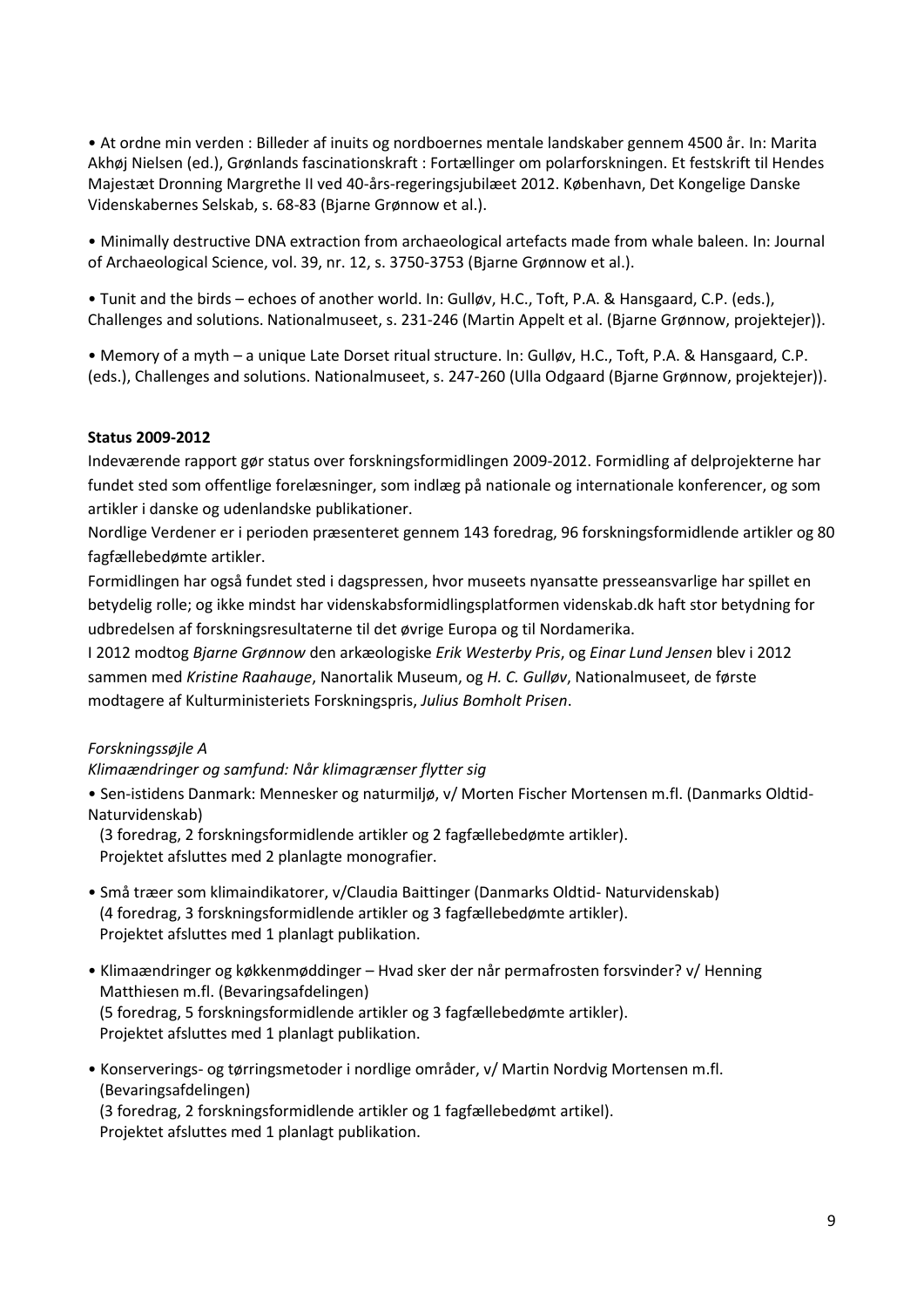- Kampen om vejret en arkæologisk-historisk undersøgelse af tyske of allierede vejrstationer i Nordøstgrønland, 1941-1944, v/ Jens Fog Jensen (Etnografisk Samling) (5 foredrag, 3 forskningsformidlende artikler og 5 fagfællebedømte artikler). Projektet afsluttes med 1 planlagt monografi.
- Samfundsændringer i Sydgrønland 1900-1950 fra fangst til fiskeri, v/ Einar Lund Jensen (Danmarks Nyere Tid) (4 foredrag, 3 forskningsformidlende artikler og 3 fagfællebedømte artikler). Projektet afsluttes med en PhD-grad og 1 planlagt publikation.
- De Nordfrisiske Kommandørgårde og deres beboere, v/ Christina Folke Ax (Frilandsmuseet) (5 foredrag, 2 forskningsformidlende artikler og 2 fagfællebedømte artikler). Projektet afsluttes med 1 planlagt publikation.



Fra forskningsprojekterne i Ilulissat Isfjord, i Nordøstgrønland og kommandørgårdene på Rømø

# *Forskningssøjle B*

# *Landbrug på grænsen: Nordlige kulturlandskaber*

- Agrarsamfundenes ekspansion i Norden, v/ Flemming Kaul (Danmarks Oldtid) (5 foredrag, 5 forskningsformidlende artikler og 5 fagfællebedømte artikler). Projektet afsluttes med 1 planlagt publikation.
- Agrarsamfundets ekspansion i neolitikum, v/ Lasse Sørensen (Danmarks Oldtid) (13 foredrag, 2 forskningsformidlende artikler og 3 fagfællebedømte artikler). Projektet afsluttes med PhD-graden.
- Shetlandsøerne landbrug på grænsen 4000-3000 f.v.t., v/ Ditlev Mahler (Danmarks Oldtid) (7 foredrag, 9 forskningsformidlende artikler og 3 fagfællebedømte artikler). Projektet afsluttes med 2 publikationer.
- Ressourcer, mobilitet og kulturel identitet i det norrøne Grønland, v/ Jette Arneborg m.fl. (Danmarks Middelalder & Renæssance) (21 foredrag, 5 forskningsformidlende artikler og 9 fagfællebedømte artikler). Projektet afsluttes med 1 publikation.
- Bønder i det norrøne Grønland, v/ Christian Koch Madsen (Danmarks Middelalder & Renæssance) (3 foredrag, 2 forskningsformidlende artikler og 2 fagfællebedømte artikler). Projektet afsluttes med PhD-graden.
- Nordboernes agerbrug i Grønland et agerbrug på nordgrænsen, v/ Peter Steen Henriksen (Danmarks Oldtid-Naturvidenskab)

(5 foredrag og 3 forskningsformidlende artikler).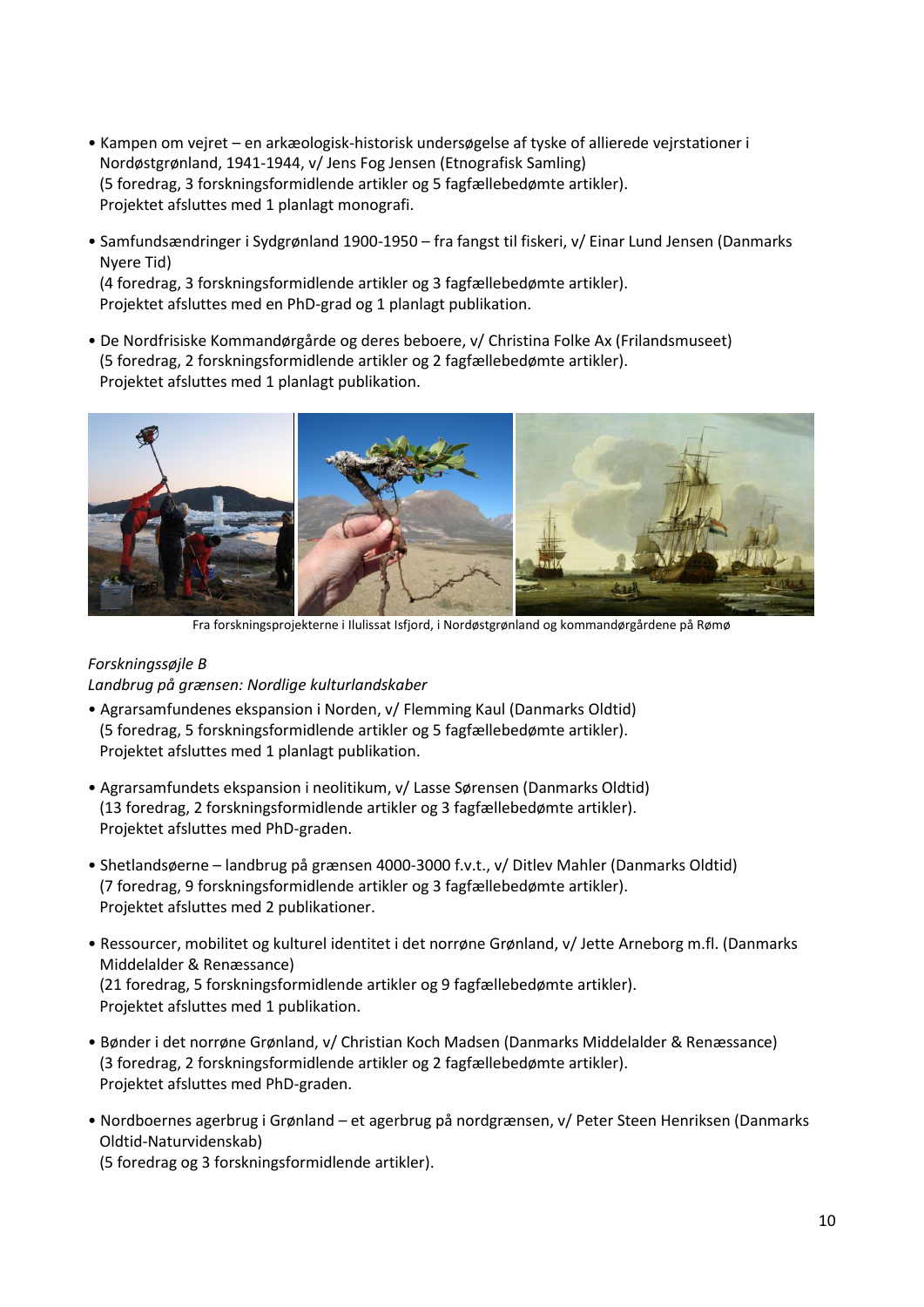Projektet afsluttes med 1 publikation.



Fra forskningsprojekterne i Nordnorge, på Shetlandsøerne og i Sydgrønland

# *Forskningssøjle C*

*Netværk i Nord: Kommunikation, handel og kulturmarkører*

• Kulturkontakter over Skagerrak og Kattegat i Vikingetiden, v/ Anne Pedersen (Danmarks Middelalder & Renæssance)

 (4 foredrag, 2 forskningsformidlende artikler og 2 fagfællebedømte artikler). Projektet afsluttes med 1 publikation.

- Kommunikation, kulturmøde og kulturel identitet tingenes rejse i Skandinaviens vikingetid, v/ Maria Panum Baastrup (Danmarks Oldtid) (2 foredrag, 2 forskningsformidlende artikler og 5 fagfællebedømte artikler). Projektet er afsluttet med PhD-graden.
- Nord/Syd-netværk møntefterligninger som kilde, v/ Helle Winge Horsnæs (Danmarks Middelalder & Renæssance) (2 foredrag, 2 forskningsformidlende artikler og 2 fagfællebedømte artikler). Projektet afsluttes med 1 publikation.
- Nørremølle det største sølvfund fra Bornholms vikingetid, v/ Gitte Tarnow Ingvardson (Danmarks Middelalder & Renæssance) (2 foredrag, 1 forskningsformidlende artikel og 1 fagfællebedømt artikel). Projektet afsluttes med 1 publikation.
- Grønlandske runeindskrifter, v/ Lisbeth Imer (Danmarks Middelalder & Renæssance) (3 foredrag, 3 forskningsformidlende artikler og 2 fagfællebedømte artikler). Projektet afsluttes med 1 planlagt monografi.
- Skinddragter fra Nord, v/ Lisbeth Schmidt (Bevaringsafdelingen) (14 foredrag, 4 forskningsformidlende artikler og 4 fagfællebedømte artikler). Projektet afsluttes med 1 publikation.
- Handel som kulturmøde europæiske genstande i historisk Thulekultur, v/ Peter Andreas Toft (Etnografisk Samling) (7 foredrag, 5 forskningsformidlende artikler og 4 fagfællebedømte artikler). Projektet er afsluttet med PhD-graden.
- Bygninger på de nordatlantiske øer og i Grønland, v/ Niels Bonde (Danmarks Oldtid-Naturvidenskab) (4 foredrag og 5 forskningsformidlende artikler). Projektet afsluttes med 1 publikation.
- Carpenter-Meldgaard donationen Et forskningsprojekt baseret på Jørgen Meldgaards efterladte arkiv, v/